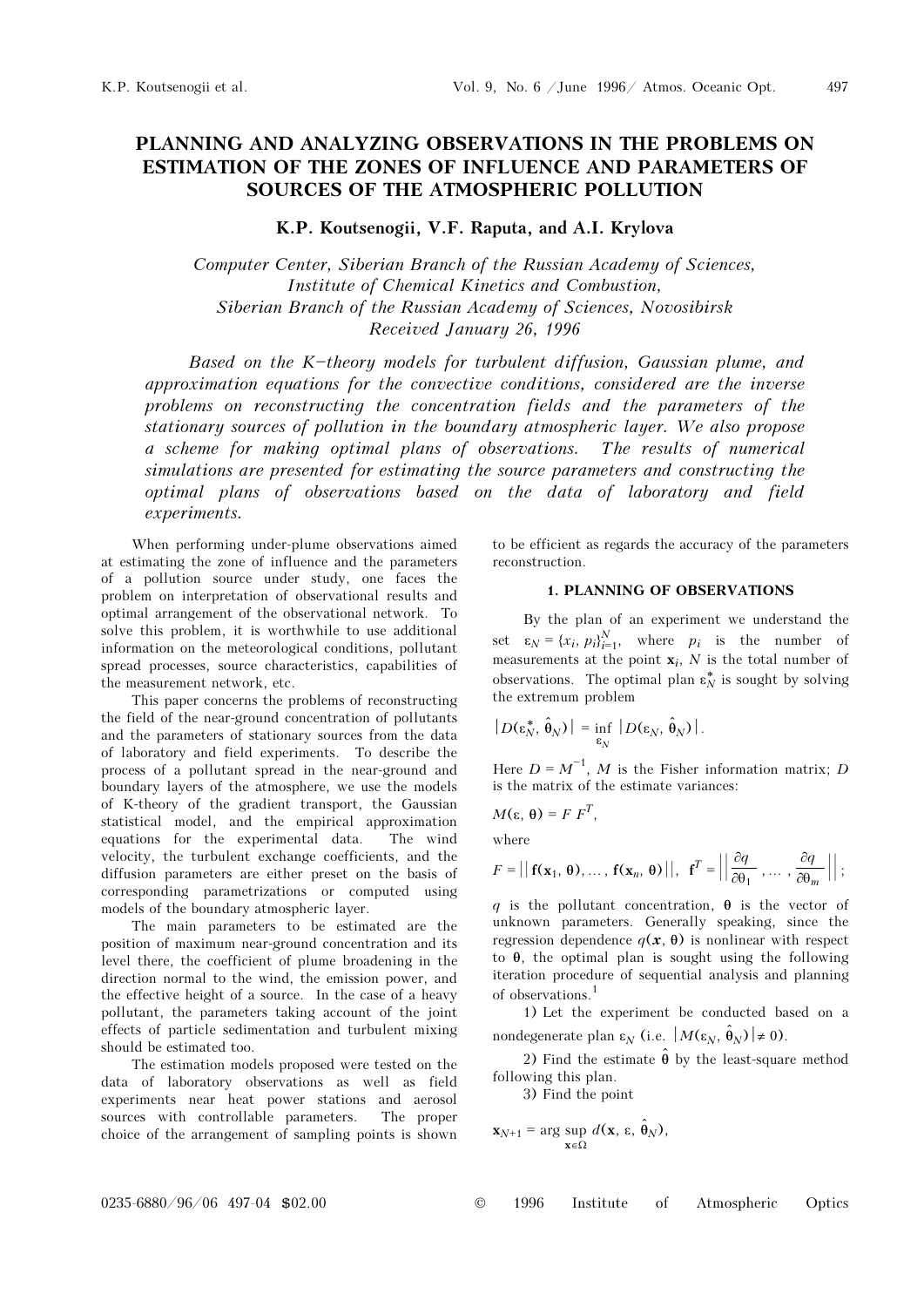is the variance of the concentration field;  $\Omega$  is the domain of planning.

4) Perform an additional observation at the point  $x_{N+1}$ . Then repeat the steps 1 to 3.

### 2. RECONSTRUCTION OF THE NEAR-GROUND CONCENTRATION FIELD PRODUCED BY A GAS-AEROSOL SOURCE

Let the process of a pollutant dispersal from a stationary source with a height  $H$  be described by the equation

$$
u(z)\frac{\partial q}{\partial x} - w\frac{\partial q}{\partial z} = \frac{\partial}{\partial z}k(z)\frac{\partial q}{\partial z} + \frac{\partial}{\partial y}v(z)\frac{\partial q}{\partial y} \tag{1}
$$

with the boundary conditions

$$
k\frac{\partial q}{\partial z}\Big|_{z=0} = 0, \quad q\Big|_{|x|\to\infty} \to 0, \quad uq\Big|_{x=0} =
$$
  
=  $Q\delta(y)\delta(z-H)$ , (2)

where  $\mathbf{x} = (x, y, z)$ , with the x axis being directed along the wind and the z axis looking vertically upward;  $u(z)$  is the wind velocity, and  $\delta(z)$  is the delta function.

Approximating the wind profiles and the coefficients of turbulent exchange by power-law functions of height, from Eqs (1) and (2) we derive the expression for the near-ground concentration in the form of nonlinear regression function

$$
q(\mathbf{x}, \theta) = \frac{\theta_1}{x^{3/2}} \exp\left(-\frac{\theta_2}{x} - \frac{\theta_3 y^2}{x}\right) \times \frac{K}{2\sum_{i=1}^{K} p_i} \frac{\theta_2^{\theta_4 w_i}}{\Gamma(1 + w_i \theta_4) x^{\theta_4 w_i}},
$$
(3)

where  $\theta = (\theta_1, \theta_2, \theta_3, \theta_4)^T$  is the vector of the parameters sought. As an additional information, we use here the measurement data on the near-ground concentration

$$
r_k = q(\mathbf{x}_k, \, \boldsymbol{\theta}) + \xi_k, \quad k = \overline{1, \, N} \, . \tag{4}
$$

The vector of the parameters sought,  $\theta$ , and the regression function (3) can be found from the condition of the functional minimum

$$
I_N(\theta) = \sum_{k=1}^N \sigma_k^{-2} (r_k - q(\mathbf{x}_k, \theta))^2.
$$
 (5)

Figure 1 shows the results of reconstruction of the axial near-ground concentration of a sedimenting pollutant from a point source at a height  $H = 100$  m for three versions of observational plans using the models



FIG. 1. The axial concentration  $\text{cm}^{-5/2}$  s) of a monodisperse pollutant for  $w = 20$  cm/s reconstructed using the locally  $D$  - optimal plan (solid line), the uniform plan (dashed line), the two-point plan (dotand-dash line) and calculated by the model  $(1)$ – $(2)$ (crosses).

#### 3. THE INVERSE PROBLEM OF ESTIMATING THE SOURCE PARAMETERS

Based on the model  $(1) - (2)$ , the Gaussian model of a plume and the data of near-ground concentration observations, by solving the inverse problem, the emission power  $Q$  and the effective height  $H$  of a source are determined.<sup>3</sup> As observational data we use the experimental data on the state of the atmospheric boundary layer and the  $SO_2$  concentration in the vicinity of the heat power station in Diccerson  $(Canada).<sup>4</sup>$ Table I gives the results on Q and H estimation.

TABLE I. The reduced emission power Q and the effective height H of a source estimated by the mixed model.

| Serial number  | Points of | $q_{\rm cal}/q_{\rm exp}$ |     | Estimates $H_{\text{exp}}$ , |     |
|----------------|-----------|---------------------------|-----|------------------------------|-----|
| of a case      | the plan  |                           |     |                              |     |
|                | x, m      |                           | Q   | H, m                         | m   |
| $\mathbf{1}$   | 2111      | 1.3                       |     |                              |     |
|                | 8129      | 1.7                       | 0.6 | 120                          | 145 |
| $\overline{2}$ | 1724      | 1.1                       |     |                              |     |
|                | 5660      | 1.2                       | 0.8 | 110                          | 130 |
|                | 5660      | 0.6                       |     |                              |     |
| 3              | 14600     | 1.1                       | 0.9 | 190                          | 135 |
|                | 3106      | 1.1                       |     |                              |     |
| 4              | 8670      | 1.9                       | 0.5 | 95                           | 124 |
| 5              | 3106      | 1.1                       |     |                              |     |
|                | 5293      | 0.9                       | 1.0 | 130                          | 125 |
|                | 3106      | 1.1                       |     |                              |     |
| 6              | 5600      | 1.2                       | 0.8 | 120                          | 124 |

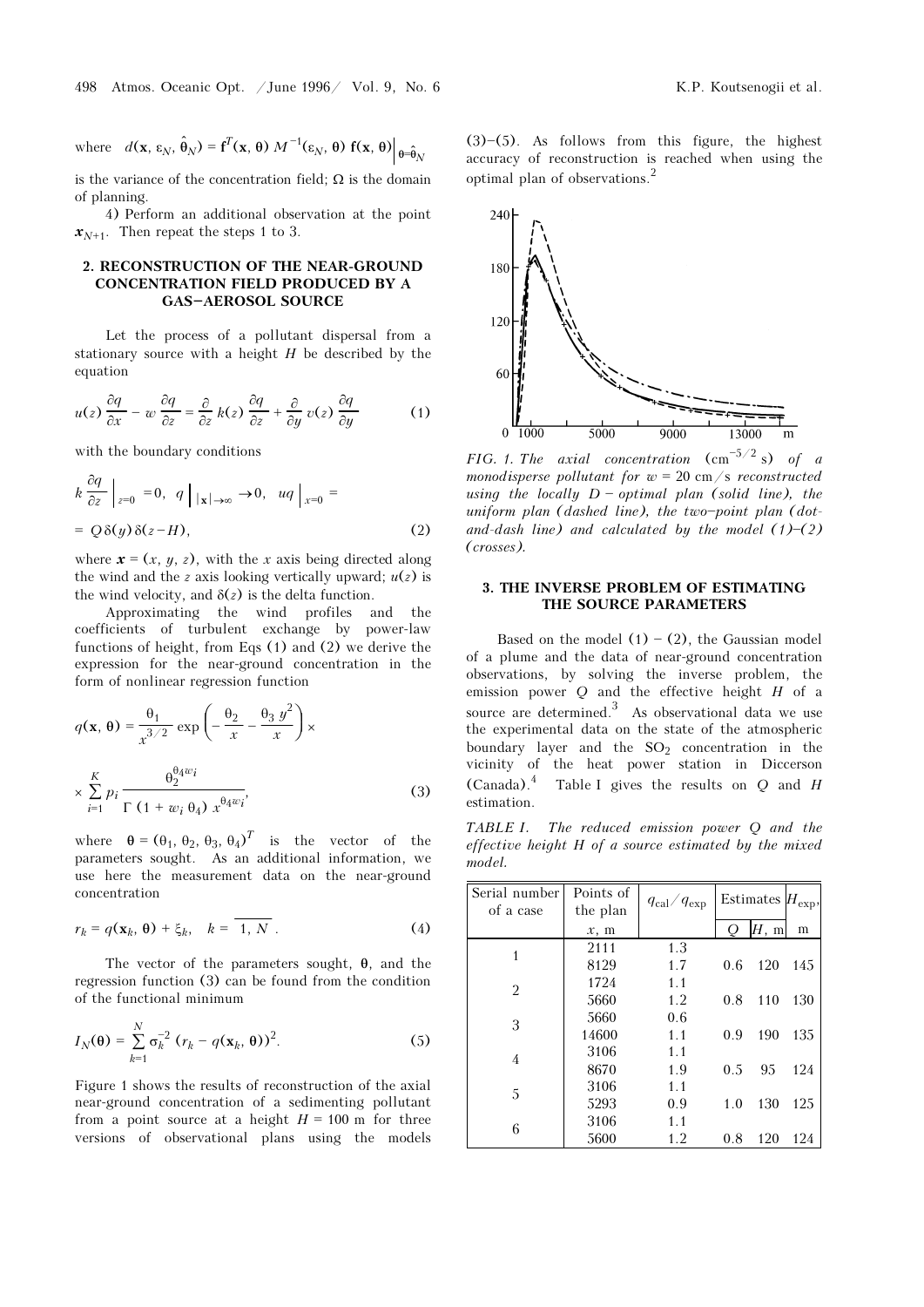In the case of a convective boundary layer of the atmosphere, the Briggs approximation formula<sup>5</sup> is used to describe the near-ground concentration:

$$
q(X, Z_h, Q) = Q \Psi(X, Z_h)
$$
  
\n
$$
\Psi(X, Z_h) = \frac{0.9 (X/Z_h)^{9/2}}{[1 + 0.4 (X/Z_h^{5/6})^{9/2}]^{4/3}} +
$$
  
\n+ [1 + 3 Z\_h^{1/2} X^{-3/2} + 50 X^{-9/2}]^{-1}, (6)

which describes quite adequately the data of laboratory experiments.<sup>6</sup> In Eq. (6)  $q$  is the near-ground concentration of a pollutant, h and  $Z_h=h/z_i$  is the true and relative heights of the source,  $z_i$  is the height of the mixing layer, Q is the emission power of a linear source.

Table II gives the results of  $Q$  and  $Z_h$ reconstruction using the regression dependence (6) on a set of plans formed by all possible pairs of observation points  $X_i$ ,  $i=\overline{1,12}$ . It follows from the table that with the relatively close correspondence between the measured concentrations and those calculated by Eq. (6), the plans with smaller values of the determinant of the variance matrix yield better estimates.

Table II gives the results of  $Q$  and  $Z_h$ reconstruction using the regression dependence (6) on a set of plans formed by all possible pairs of observation points  $X_i$ ,  $i=\overline{1,12}$ . It follows from the table that with the relatively close correspondence between the measured concentrations and those calculated by Eq. (6), the plans with smaller values of the determinant of the variance matrix yield better estimates.



FIG. 2. The axial near-ground concentration produced by a source with height  $Z_h = 0.24$  calculated by the Briggs formula (solid line) and the Willis and Deardorff laboratory results (crosses).

TABLE II. Distribution of the relative error of estimation of the parameters  ${\hat Z}_h$  and  $\hat Q$  on the set of plans  $\varepsilon_{ij}$  at  $Z_h = 0.24$ .

|            |                 |                     |                     |                  |                     | $x \\ 2$            |                     |                             |                     |                      |                                                                                                                                               |
|------------|-----------------|---------------------|---------------------|------------------|---------------------|---------------------|---------------------|-----------------------------|---------------------|----------------------|-----------------------------------------------------------------------------------------------------------------------------------------------|
| x1         | a2              | $\rm{a}3$           | $\rm{a}4$           | $\rm{a}5$        | $\rm{a}6$           | $\rm{a}7$           | $\rm{a}8$           | $\rm{a}9$                   | $\rm a10$           | a11                  | a12                                                                                                                                           |
| $\rm{a1}$  | 146<br>$\Delta$ | $\frac{94}{\Delta}$ | $\frac{2}{\bullet}$ | $\frac{5}{•}$    | $rac{5}{•}$         | $\frac{8}{•}$       | $\underline{7}$     | $\frac{8}{•}$               | $\frac{13}{•}$      | $\underline{2}$      | $\frac{7}{•}$                                                                                                                                 |
| $\rm{a2}$  |                 | $\frac{76}{1}$      | $rac{3}{\bullet}$   | $\underline{6}$  | $rac{5}{•}$         | $\frac{9}{9}$       | $\underline{6}$     | $\overline{1}$<br>$\bullet$ | $\frac{13}{•}$      | $\frac{2}{\bullet}$  | $\frac{8}{•}$                                                                                                                                 |
| $\rm{a}3$  |                 |                     | $rac{6}{•}$         | $\overline{1}$   | $\overline{2}$      | $\overline{1}$      | $\underline{5}$     | $rac{6}{•}$                 | 11<br>$\bullet$     | $\underline{3}$      | $\frac{7}{•}$                                                                                                                                 |
| $\rm{a}4$  |                 |                     |                     | $\underline{10}$ | $\frac{4}{•}$       | $\frac{7}{9}$       | $\frac{4}{\bullet}$ | $rac{5}{•}$                 | 107<br>$\bullet$    | $\frac{2}{\bullet}$  |                                                                                                                                               |
| $\rm{a}5$  |                 |                     |                     |                  | $\frac{76}{\Delta}$ | $\frac{62}{\Delta}$ | $rac{51}{\Delta}$   | $\frac{42}{\Delta}$         | $\frac{32}{\Delta}$ | $\frac{16}{\Delta}$  | $\frac{13}{\bullet}$ $\frac{8}{\Delta}$ $\frac{96}{\Delta}$ $\frac{153}{\Delta}$ $\frac{226}{\Delta}$ $\frac{46}{\Delta}$ $\frac{27}{\Delta}$ |
| $\rm{a}6$  |                 |                     |                     |                  |                     | $rac{56}{\Delta}$   | $\frac{5}{\Delta}$  | $\frac{34}{\Delta}$         | $\frac{22}{\Delta}$ | $\frac{33}{\Delta}$  |                                                                                                                                               |
| $\rm{a}7$  |                 |                     |                     |                  |                     |                     | $\frac{45}{\Delta}$ | $\frac{26}{\Delta}$         | $\frac{8}{\Delta}$  | $\frac{48}{\Delta}$  |                                                                                                                                               |
| $\rm{a}8$  |                 |                     |                     |                  |                     |                     |                     | $\frac{15}{\Delta}$         | $\frac{13}{\Delta}$ | $\frac{113}{\Delta}$ |                                                                                                                                               |
| $\rm{a}9$  |                 |                     |                     |                  |                     |                     |                     |                             | $\frac{31}{\Delta}$ | $\frac{170}{\Delta}$ |                                                                                                                                               |
| $\rm a10$  |                 |                     |                     |                  |                     |                     |                     |                             |                     | $\frac{290}{\Delta}$ |                                                                                                                                               |
| $\rm{a}11$ |                 |                     |                     |                  |                     |                     |                     |                             |                     |                      |                                                                                                                                               |

Note. Numerator: max  $\Biggl\{$ ⎭⎪  $\left| \underline{Z}_h - \hat{Z}_h \right| \left| \underline{Q} - \hat{Q} \right|$  $\frac{\mid -\hat{Z}_h \mid}{Z_h}$  ,  $\frac{\mid Q-\hat{Q} \mid}{Q}$  $\overline{Q}$  100%, denominator: • for  $|D(\varepsilon_{ij})| \le 0.2$ ;  $\Delta$  for  $|D(\varepsilon_{ij})| > 0.2$ .